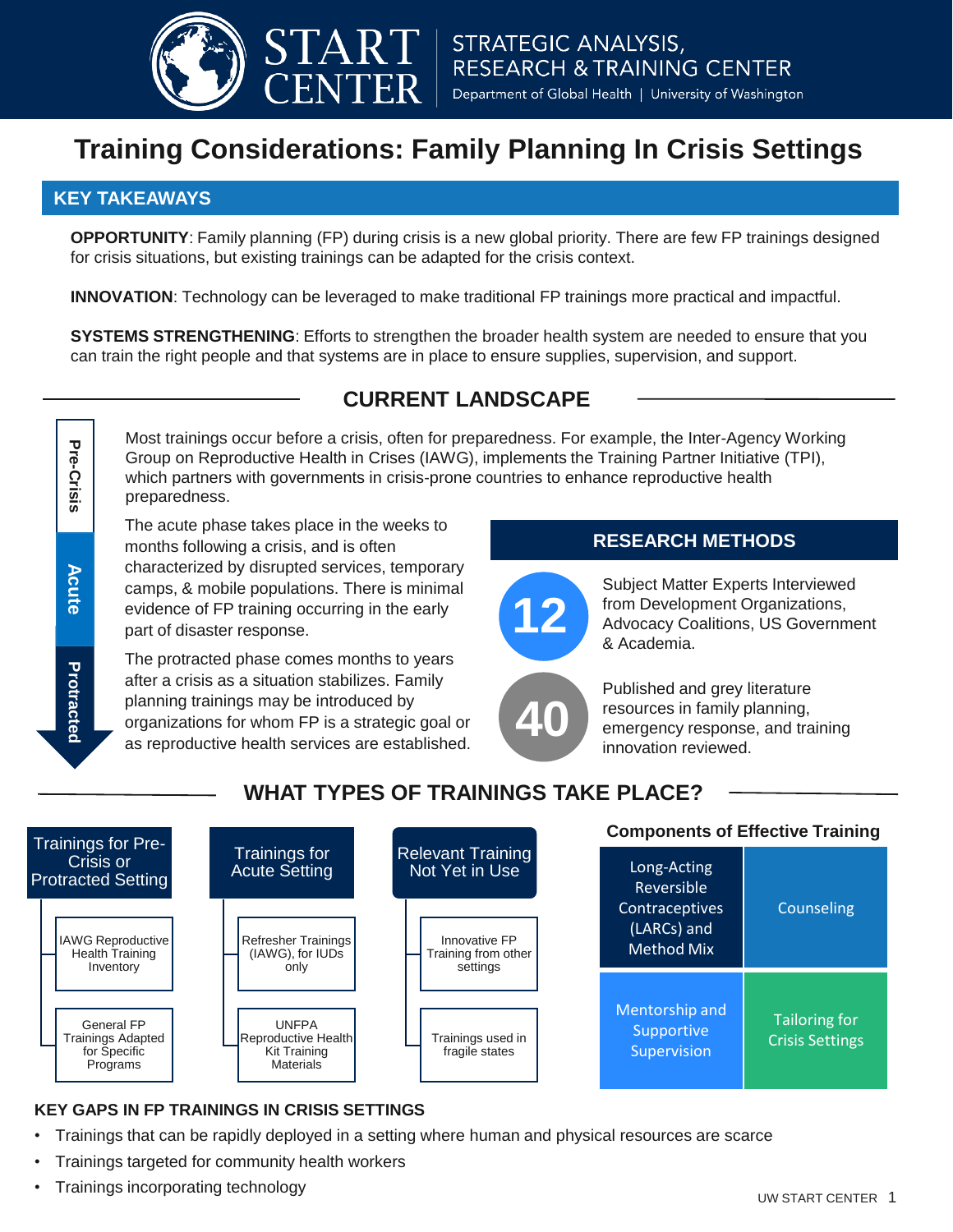## **WHERE ARE TRAININGS HAPPENING?**

Trainings for FP services generally occur at the lowest-level of the healthcare system.



**Primary Level**



**Secondary Level** Complex Cases



**Tertiary Level Complications** 

## **WHO IS BEING TRAINED?**

Trainings for FP in crisis settings are predominantly developed by international organizations and administered through a Training of Trainers (ToT) model. The ToT is generally led by the international organizations in conjunction with local implementing partners and/or government, who identify master trainers and trainees.

Primary Care, Outpatient

Training recipients differ by country, based on the roles and responsibilities that healthcare workers can assume per local policy. Long-acting reversible contraceptives (LARCs) in particular may in some countries be used only by skilled health care professionals, and in others, may be administered by lay health workers, which impacts trainings.

#### **TRAINING DEVELOPMENT TRAINING IMPLEMENTATION**



## **HOW ARE TRAININGS CONDUCTED?**

#### **Current State**

While organizations are working hard to bring FP into crisis settings, administration of trainings has thus far followed a very traditional approach.

- Centralized, multi-day "one-off" trainings
- Classroom setting with static tools, such as PowerPoint and PDFs
- Didactic, with limited opportunities for handson practice

#### **Ideal State**

Experts identified ways in which these training methods could be improved:

- Shorter, more frequent trainings to increase learning and mentorship
- Bring training to healthcare workers to minimize disruption to services and support peer-to-peer and facility-wide learning
- Use of technology to support remote trainings, to create opportunities for practice and support continual post-training learning.

## **CONTEXT CONSIDERATIONS**

**FP is a Human Right:** Broad consensus that provision of FP in crisis settings is a fundamental human right. Supports a choice of short- and longterm methods of contraception, access the same types and quality of contraception that they accessed pre-disaster, and the ability to make informed decisions free from violence, discrimination, and coercion.

**Prioritization of FP:** Provision of FP not prioritized at the outset of a crisis. Delayed delivery could lead to high number of unplanned pregnancies.

**Changing Needs for FP:** Women may develop new needs for contraception due to changes in family structure, security risks, and challenges accessing their usual method.

**Method Mix: Heterogeneity in preferred** contraceptive choice highlights need to offer a wide variety of contraceptives post-crisis.

**Community Engagement:** Critical for promoting acceptability of FP programming in a unstable context, and addressing health care worker shortages